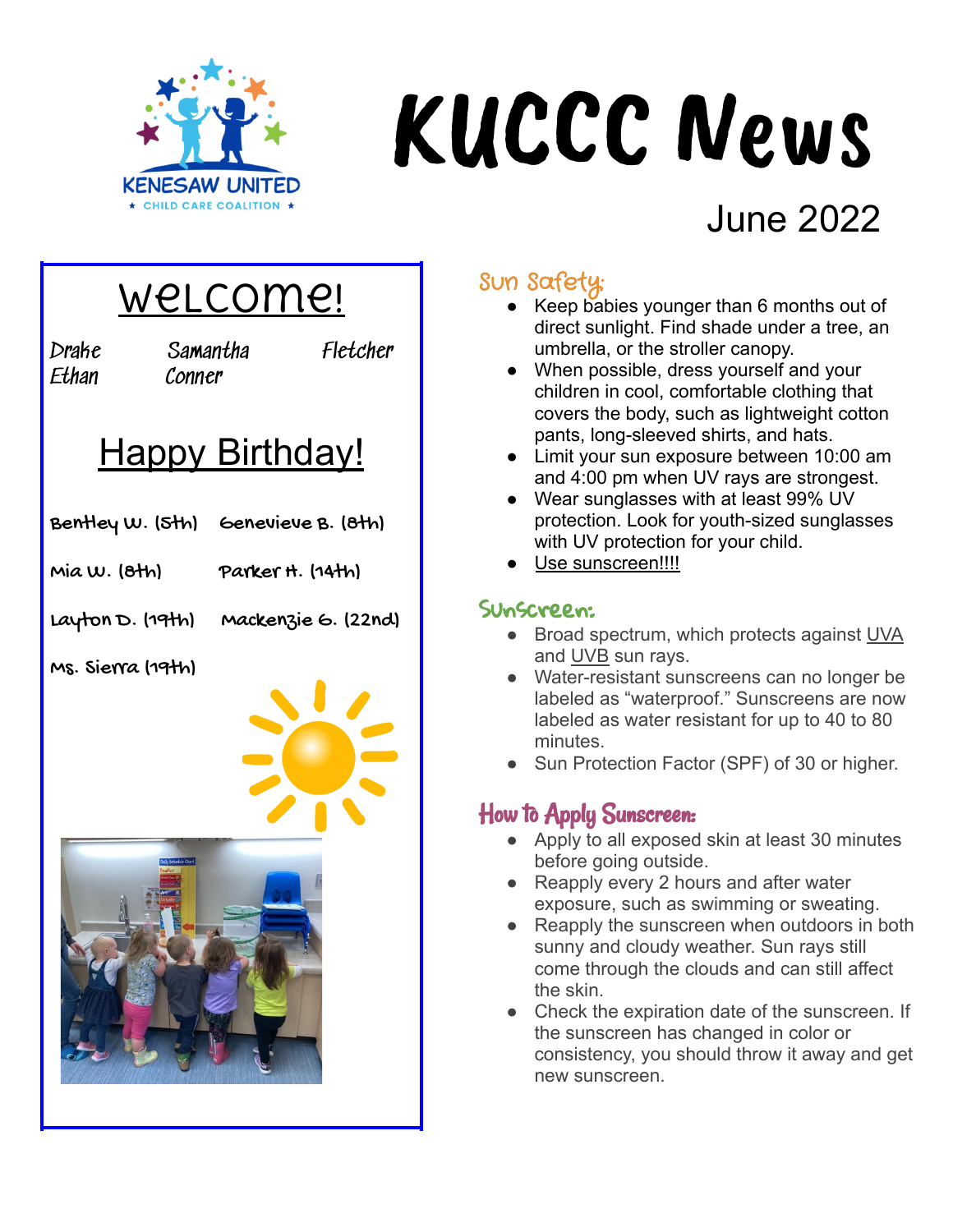#### Tasty Bites Healthy Popsicles with Real Fruit

● 2 cups lemonade, homemade or store bought

- $\bullet$  1 1  $\frac{1}{2}$  cups fresh fruit, chopped
- Popsicle molds or paper cups with popsicle sticks



- 1. Fill popsicle molds with chopped fruit.
- 2. Pour lemonade into each mold, covering the fruit and leaving  $\frac{1}{4}$  inch space at the top.
- 3. Insert popsicle mold covers or sticks and freeze, for least 5 hours or overnight.
- 4. Run water over popsicle mold to separate, pull popsicle out, and enjoy.

https://www.momables.com/fresh-fruitan-lemonade-popsicles/

## **Construction Update:**

★ Construction is 99% finished. There are few remaining touchups, etc. and then we will be alldone with construction!

## Support us through your Amazon Purchases.

#### **[www.smile.amazon.com](https://smile.amazon.com/)**

**Did you know that we are listed as a Non-Profit on AmazonSmile????? We Are! When you shop with Amwww.smile.amazon.com azonSmile, you'll find the exact same low prices, vast selection and convenient shopping experience as Amazon.com, with the added benefit that AmazonSmile will donate 0.5% of your eligible purchases to the charitable organization of your choice.**

### **Open Positions**

**We are growing!!! KUCCC is currently looking to hire 2 teachers. These 2 positions would allow us to create a 2nd toddler classroom and accommodate our growing wait list. If you know of someone who is interested, please have them contact Megan or direct them to our Facebook page for application**

## Scholastic Book Orders

**Class Order Due Date:** 06/10/2022 **Shop Our Class Page: <https://orders.scholastic.com/Y7C4J>**

We also have a classroom wish list of books that our teachers would like to see in their classrooms!!!